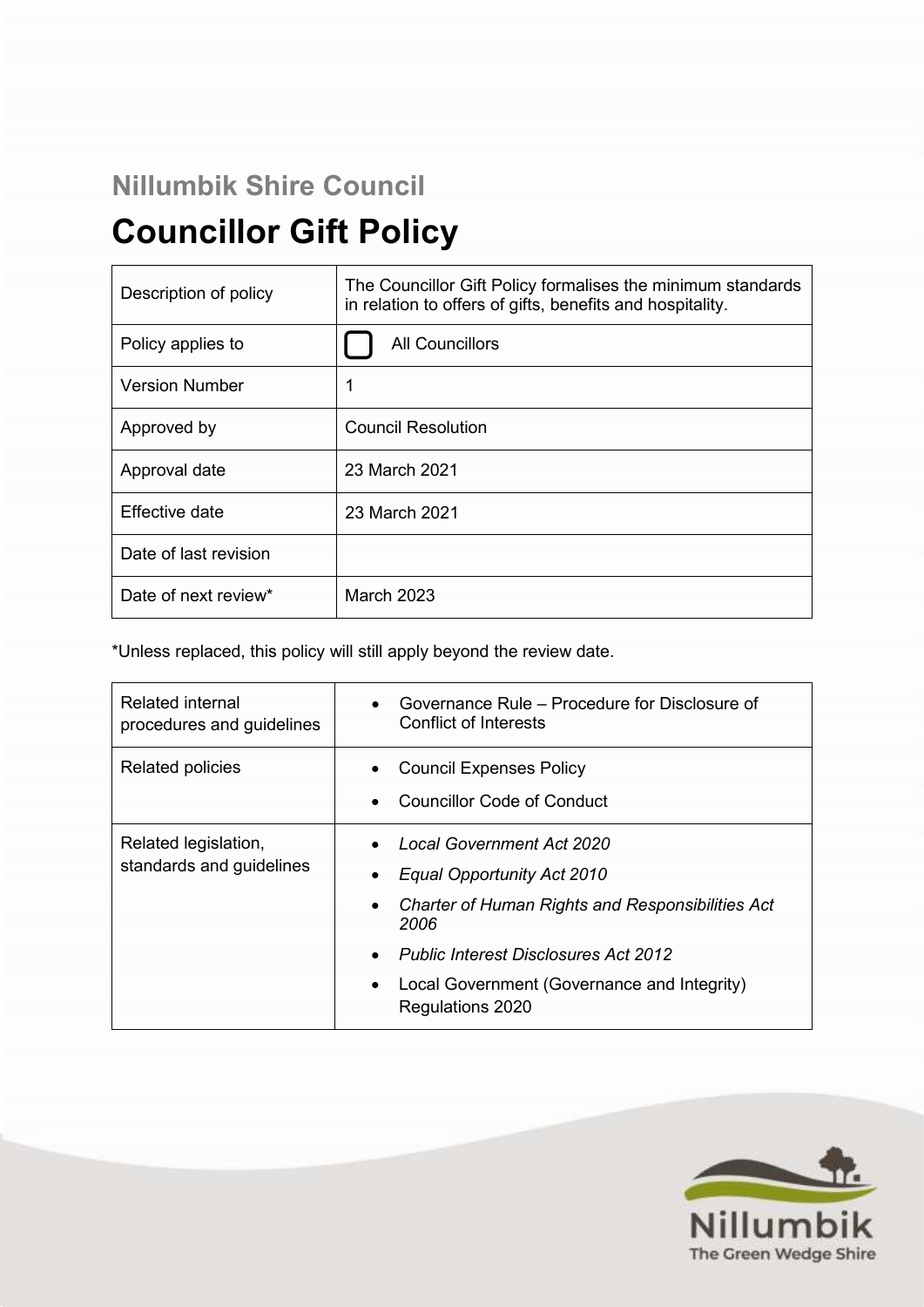# **1. Purpose**

Section 138 of the *Local Government Act* 2020 (**the Act**) requires Council to adopt and maintain a Councillor gift policy. This policy sets out the minimum standards for elected Councillors in the management of gifts, benefits and hospitality and the procedure for the maintenance of a gift register.

This Policy supports the overarching governance principles specified in section 9(2) of the *Local Government Act 2020*. It also supports compliance with Part 6 – Council Integrity Division 1 sections 1-5 (inclusive) of the Act and Council's Good Governance Decision - Making Policy.

#### **2. Objectives**

The objective of Council's Councillor Gift Policy is to formalise the minimum standards in relation to offers of gifts, benefits and hospitality and as a result seeks to promote:

- a) Accountable practices by providing clear direction and guidance to Councillors in relation to what may be accepted and what may not;
- b) Transparency by making the Councillor Gift, Benefit and Hospitality Register readily available and easily accessible on Council's website;
- c) The demonstration of integrity, impartiality and accountability in relation to the appropriateness or lack of, in the receiving of gifts, benefits and hospitality;
- d) Community trust and confidence in decision making, and that decisions are made free of favouritism, influence, conflicts of interest or bias.

| <b>Reference term</b> | <b>Definition</b>                                                                                                                                                                                                                                                                                                                       |
|-----------------------|-----------------------------------------------------------------------------------------------------------------------------------------------------------------------------------------------------------------------------------------------------------------------------------------------------------------------------------------|
| Business associate    | An individual or body that Council has, or plans to establish, some form<br>of business relationship with, or who may seek commercial or other<br>advantage by offering gifts, benefits or hospitality.                                                                                                                                 |
| <b>Benefits</b>       | Benefits include preferential treatment, privileged access, favours or<br>other advantage offered to an individual. They may include invitations to<br>sporting, cultural or social events, access to discounts and loyalty<br>programs and promises of a new job.                                                                      |
|                       | The value of benefits may be difficult to define in dollars, but as they are<br>valued by the individual, they may be used to influence the individual's<br>behaviour.                                                                                                                                                                  |
| Ceremonial gifts      | Ceremonial gifts are official gifts provided as part of the culture and<br>practices of communities and government, within Australia or<br>internationally. Ceremonial gifts are usually provided when conducting<br>business with official delegates or representatives from another<br>organisation, community or foreign government. |
|                       | Ceremonial gifts are the property of Council, irrespective of value, and<br>should be accepted by individuals on behalf of Council.                                                                                                                                                                                                     |

# **3. Definitions**

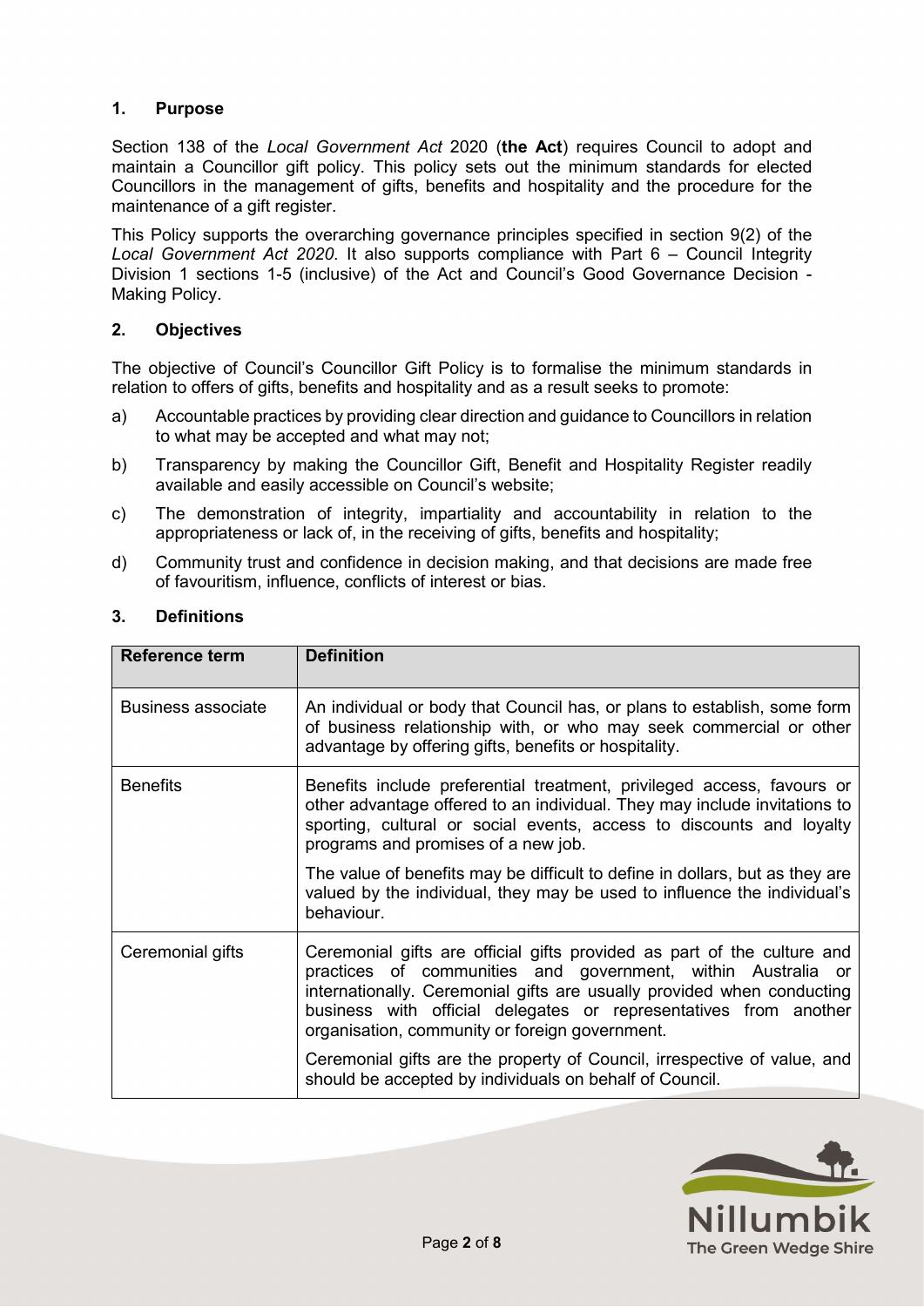| <b>Reference term</b> | <b>Definition</b>                                                                                                                                                                                                                                                                                                                                                                                                                                                                                   |
|-----------------------|-----------------------------------------------------------------------------------------------------------------------------------------------------------------------------------------------------------------------------------------------------------------------------------------------------------------------------------------------------------------------------------------------------------------------------------------------------------------------------------------------------|
| Conflict of interest  | Conflicts may be:                                                                                                                                                                                                                                                                                                                                                                                                                                                                                   |
|                       | <b>Actual:</b> There is a real conflict between an employee's public duties and<br>private interests.                                                                                                                                                                                                                                                                                                                                                                                               |
|                       | <b>Potential:</b> An employee has private interests that could conflict with their<br>public duties. This refers to circumstances where it is foreseeable that a<br>conflict may arise in future and steps should be taken now to mitigate that<br>future risk.                                                                                                                                                                                                                                     |
|                       | <b>Perceived:</b> The public or a third party could reasonably form the view<br>that an employee's private interests could improperly influence their<br>decisions or actions, now or in the future.                                                                                                                                                                                                                                                                                                |
| Disclosable gift      | As defined in section 128(4) of the Act.                                                                                                                                                                                                                                                                                                                                                                                                                                                            |
|                       | A gift of, or of more than \$500 or an amount received from a person in<br>the five years preceding.                                                                                                                                                                                                                                                                                                                                                                                                |
| <b>Gifts</b>          | Gifts are free or discounted items or services and any item or service that<br>would generally be seen by the public as a gift. These include items of<br>high value (e.g. artwork, jewellery, or expensive pens), low value (e.g.<br>small bunch of flowers), consumables (e.g. chocolates) and services (e.g.<br>painting and repairs). Fundraising by Council that is consistent with<br>relevant legislation and any government policy is not prohibited under the<br>minimum accountabilities. |
| Gift disclosure       | The Act definition:                                                                                                                                                                                                                                                                                                                                                                                                                                                                                 |
| threshold             | gift disclosure threshold means—                                                                                                                                                                                                                                                                                                                                                                                                                                                                    |
|                       | in the case of a Council, other than the Melbourne City Council, \$500 or<br>a higher amount or value prescribed by the regulations;                                                                                                                                                                                                                                                                                                                                                                |
| Hospitality           | Hospitality is the friendly reception and entertainment of guests.<br>Hospitality may range from light refreshments at a business meeting to<br>expensive restaurant meals and sponsored travel and accommodation.                                                                                                                                                                                                                                                                                  |
| Token offer           | A token offer is a gift, benefit or hospitality that is of inconsequential or<br>trivial value to both the person making the offer and the recipient (such<br>as basic courtesy). Token offers cannot be worth more than \$50.                                                                                                                                                                                                                                                                      |
| Non-token offer       | A non-token offer is a gift, benefit or hospitality that is, or may be<br>perceived to be by the recipient, the person making the offer or by the<br>wider community, of more than inconsequential value. All offers worth<br>more than \$50 are non-token offers and must be recorded on the<br>Councillor Gift, Benefit and Hospitality register                                                                                                                                                  |

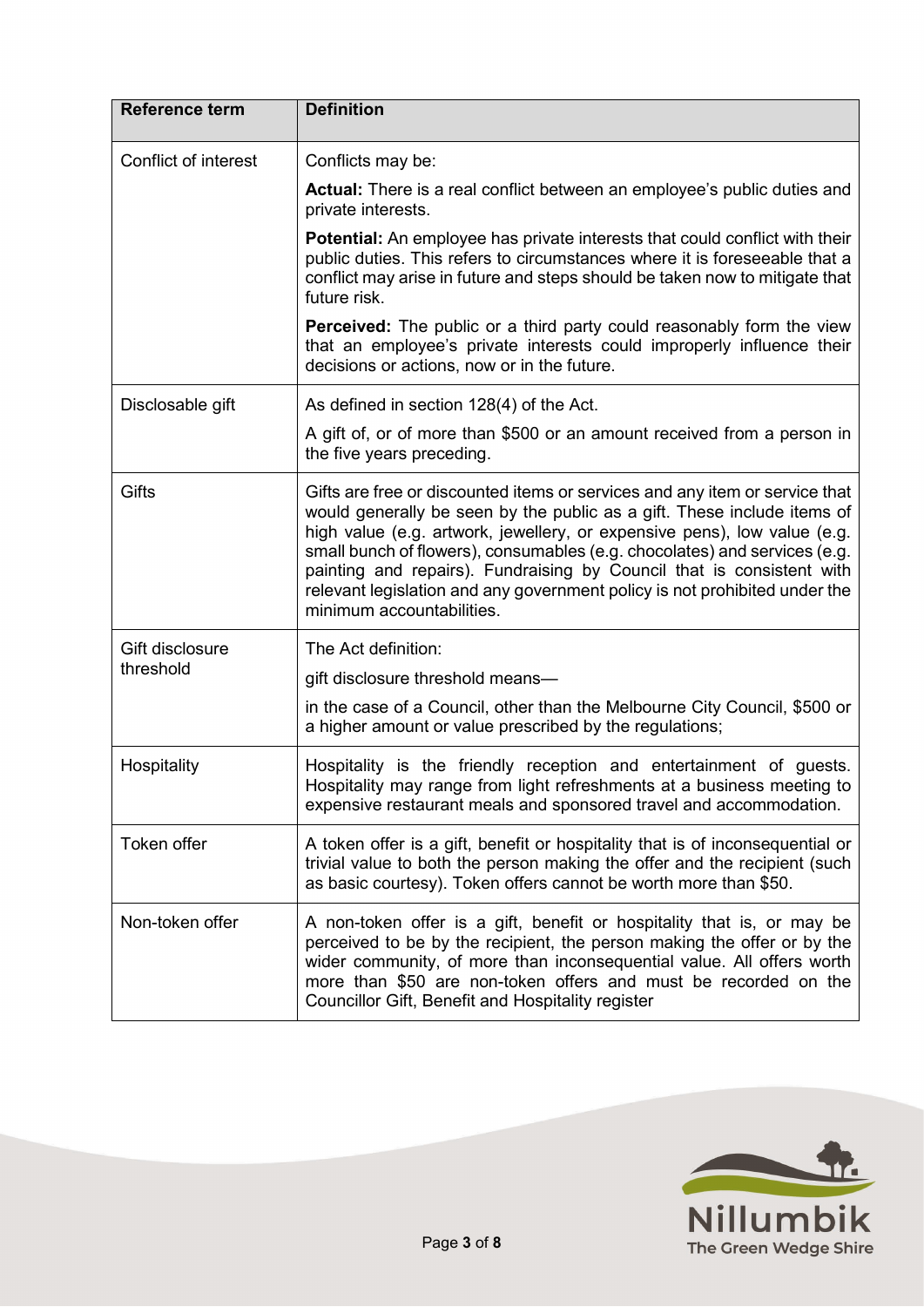### **4. Policy Principles**

- 4.1. This policy should not override or be inconsistent with any Act or Regulation. In the event of any inconsistency, the provisions within the legislation will apply.
- 4.2. A Councillor should not use their position to seek, solicit to obtain gifts, benefits or hospitality for personal gain to themselves or others.
- 4.3. A Councillor must ensure to the best of their abilities that external persons, companies and organisations do not offer gifts, benefits or hospitality believing that they will receive preferential treatment by the Councillor and/or Council.
- 4.4. Monetary gifts should not to be accepted regardless of value.

(Election donations are excluded. For information on election donations, refer to sections 306 and 309 of the Act.

4.5. Anonymous gifts not to be accepted

*Section 137 of the Act*

- (1) A Councillor must not accept, directly or indirectly, a gift for the benefit of the Councillor the amount or value of which is equal to or exceeds the gift disclosure threshold unless
	- a) the name and address of the person making the gift are known to the Councillor; or
	- b) at the time when the gift is made
		- i) the Councillor is given the name and address of the person making the gift; and
		- ii) the Councillor reasonably believes that the name and address so given are the true name and address of the person making the gift.
- (2) If the name and address of the person making the gift are not known to the Councillor for whose benefit the gift is intended, the Councillor is not in breach of subsection (1) if the Councillor disposes of the gift to the Council within 30 days of the gift being received.
- 4.6. Other offers to be declined (non-exhaustive list):
	- Any single gift exceeding \$250.00;
	- Access to confidential information or information that is not generally available to the broader community; or
	- Any gift whereby the Councillor obtains a personal, financial or professional advantage.
- 4.7. Token Offer

An offer of a nominal or token value which may include (non-exhaustive list):

- Marketing and corporate gifts such as pens, notepads, diaries, chocolates or single bottles of alcohol (within token offer threshold);
- Flowers and chocolates; or
- Invitations to events (within token offer threshold).

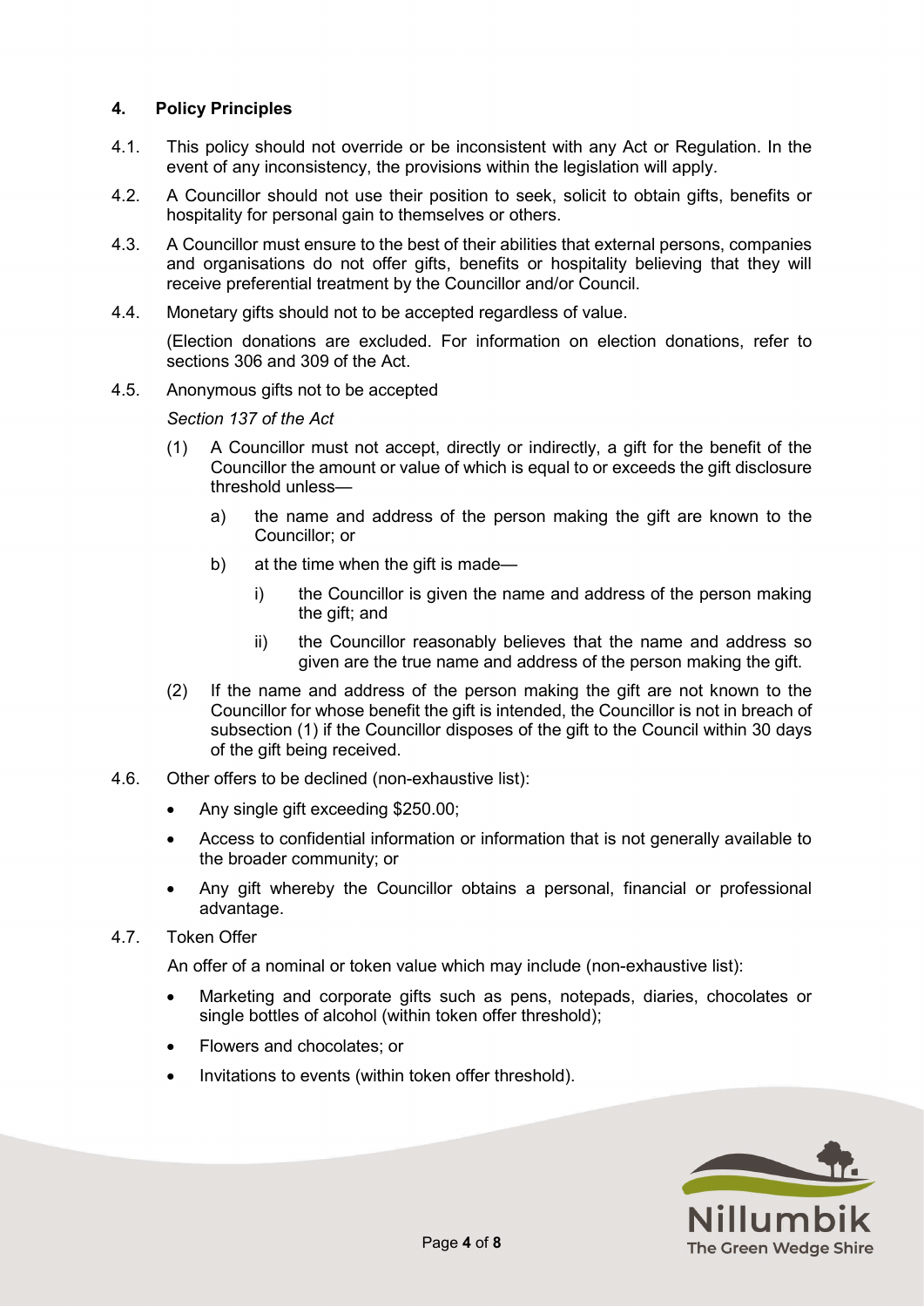#### 4.8. Non-token offer

A non-token offer or a gift of value may include;

- Invitations to sporting events and/or corporate box tickets;
- Memberships;
- Training sessions;
- Any gift with a value of more than \$50;
- A gift normally considered a token offer but with a cumulative total of more than \$50 over a period of 12 Months; or
- Gifts with a single or cumulative total of more than \$500 over a five year period become a disclosable gift as defined in section 128(4) of the Act.
- 4.9. Official or Ceremonial gifts

From time to time a Councillor may be presented with a goodwill gift to Council for example a gift of artwork, a gift of historical, community or cultural significance or a ceremonial gift to the Shire.

Where appropriate, and where the acceptance of the gift does give benefit to the benefactor, or cause a conflict of interest to the Councillor or Council, whether actual, potential or perceived, the gift may be accepted. An official gift to Council, will be recorded in the Corporate Gift Register and remain the property of Council.

- 4.10. Exemptions from disclosure under this policy:
	- Election donations;
	- Hospitality or ticket costs where the Councillor has attended in an official capacity representing Council;
	- Attendance at events that were free of charge to the broader community, or where the Council or Councillor has funded their attendance;

#### **5. Gift disclosure**

- 5.1. Non-token offers should where appropriate be politely declined.
- 5.2. A situation where it is deemed inappropriate to decline a gift, benefit or hospitality, or where refusal is likely to cause embarrassment to Council or the Councillor, the gift, benefit or hospitality may be accepted.
- 5.3. Prior to accepting any offer of a gift, benefit or hospitality, a Councillor should assess and determine that the offer is not likely to cause themselves or Council an actual, potential or perceived conflict of interest. An offer of a gift, benefit or hospitality that is reasonably likely to cause Council or the Councillor a conflict of interest immediately or in the future must be declined. Consideration should also be given by the Councillor regarding the gift disclosure threshold as defined by the Act.
- 5.4. All offers of a gift, benefit or hospitality whether accepted, declined or returned must be recorded in the Councillor Gift, Benefit and Hospitality Register using the Gift, Benefit or Hospitality declaration form (**Appendix 1**).

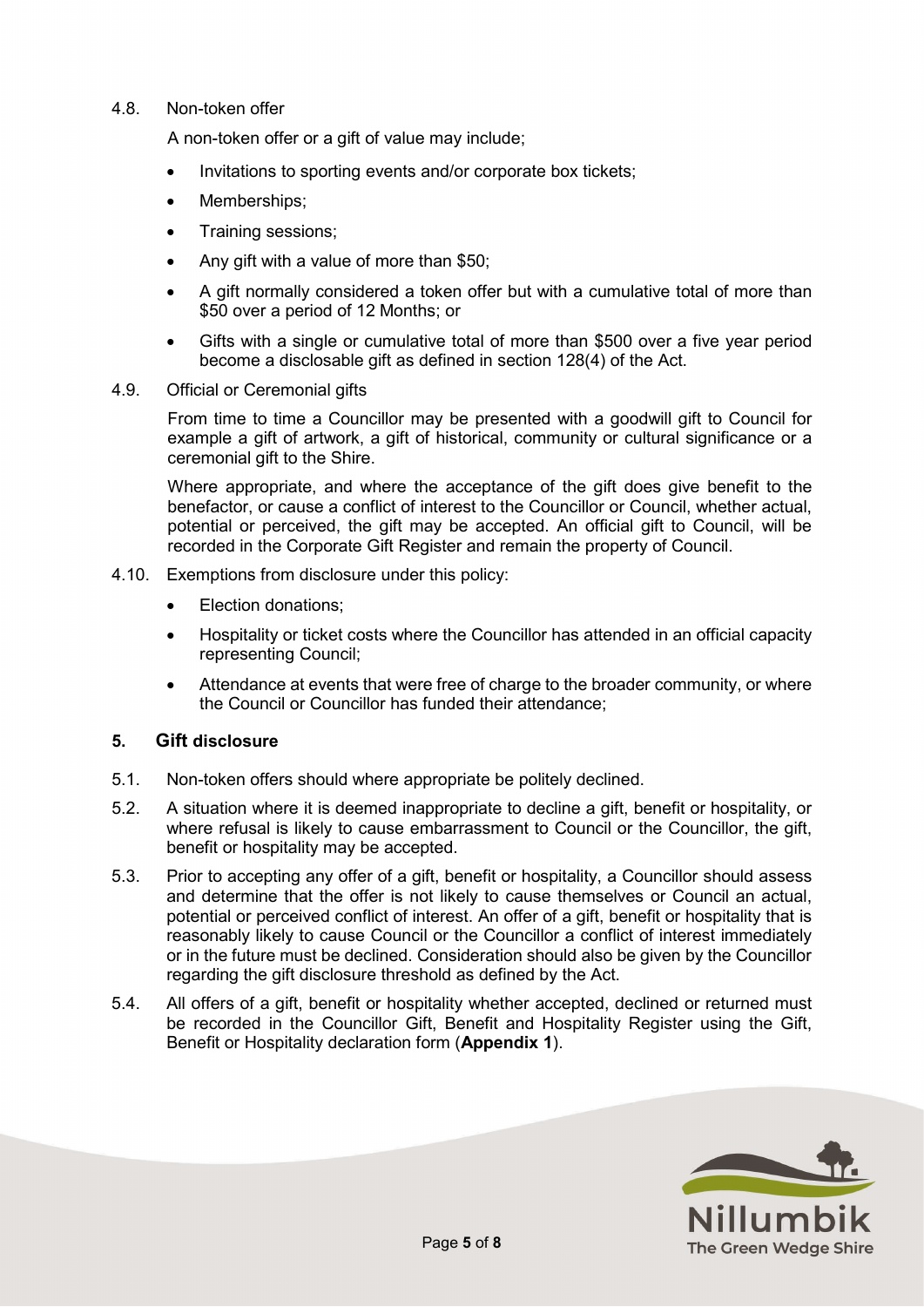- 5.5. All offers of a gift, benefit or hospitality with a value of more than \$50 or with a cumulative total of more than \$50 over a period of 12 months, whether accepted, declined or returned will be recorded in the Councillor Gift, Benefit and Hospitality Register which will be made available on Council's website.
- 5.6. Any individual offering a gift must be advised that their name and details of the gift will be recorded in the Councillor Gift, Benefit and Hospitality Register and will be made publicly available for inspection and online in accordance with this policy.
- 5.7. Councillors are responsible to ensure they record any disclosable gifts on their Biannual Personal Interests Return form.

#### **6. Procedure**

- 6.1. Within 7 days of an offer of a gift, benefit or hospitality, the Councillor should complete the Gift, Benefit or Hospitality declaration form and submit to [governance@nillumbik.vic.gov.au.](mailto:governance@nillumbik.vic.gov.au)
- 6.2. Governance will maintain a register of all declarations deemed to be token gifts. In the event that a Councillor receives more than one token gift from the same person or organisation within a 12 month period with a cumulative total of more than \$50, these declarations will be transferred to the Councillor Gift, Benefit and Hospitality Register.
- 6.3. The Councillor Gift, Benefit and Hospitality Register will be updated by Governance on a receipt of the Gift, Benefit or Hospitality declaration form.

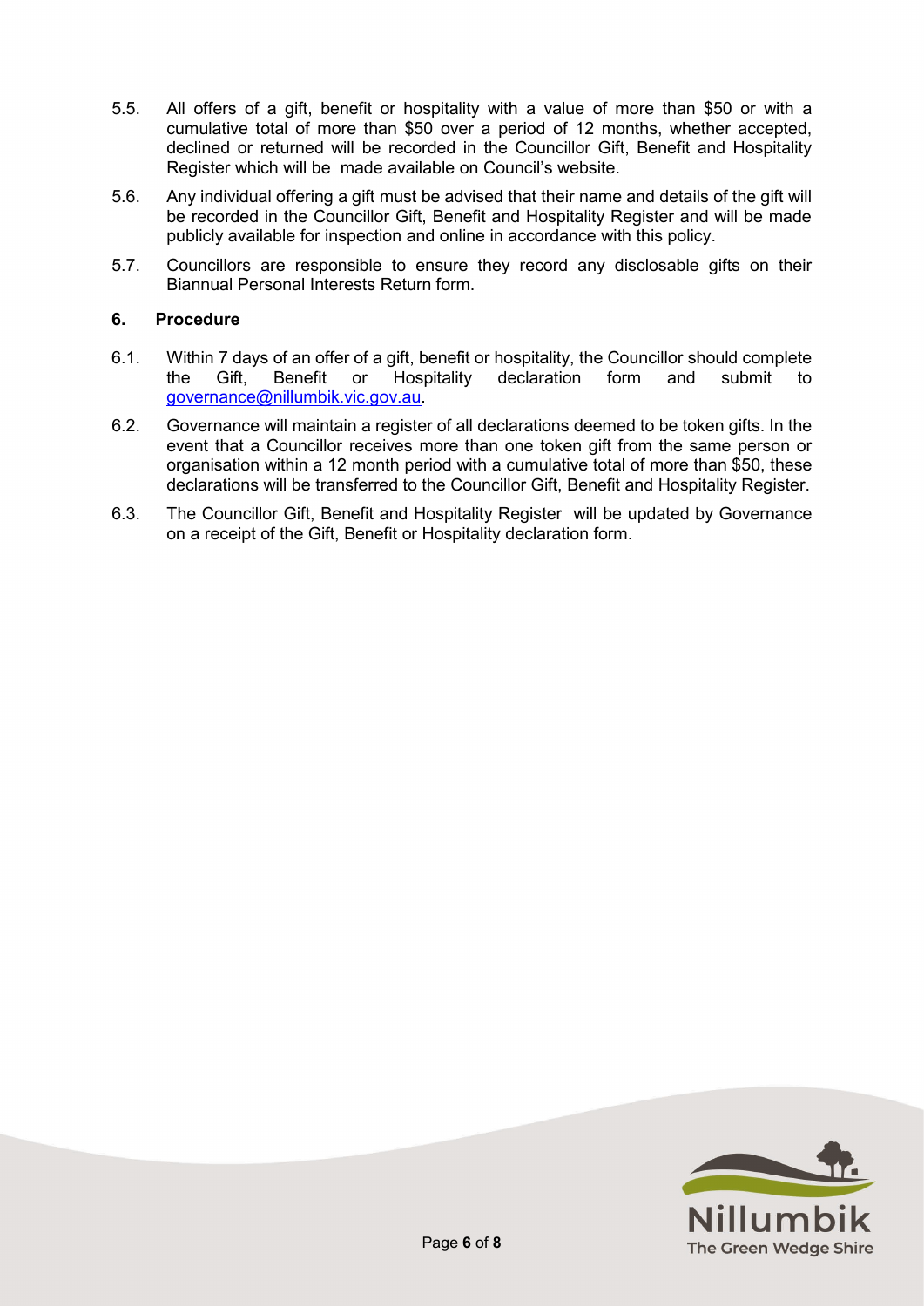# *Appendix 1* **GIFT, BENEFIT AND HOSPITALITY DECLARATION FORM**

This declaration form supports Nillumbik Shire Council's Councillor Gift Policy. Councillors must declare all offers of gifts, benefits and hospitality (whether accepted, returned or declined).

Fields marked in orange will be published online in the organisation's Corporate Gift Register

| <b>Individual to complete</b>               |                                                                                                                                             |  |  |  |
|---------------------------------------------|---------------------------------------------------------------------------------------------------------------------------------------------|--|--|--|
| 1.                                          | Declaration date                                                                                                                            |  |  |  |
| 2.                                          | Name (recipient)                                                                                                                            |  |  |  |
| 3.                                          | Position                                                                                                                                    |  |  |  |
| Details of the gift, benefit or hospitality |                                                                                                                                             |  |  |  |
| 4.                                          | Date offered                                                                                                                                |  |  |  |
| 5.                                          | Describe the gift, benefit or hospitality<br>offered                                                                                        |  |  |  |
| 6.                                          | Estimated or actual value                                                                                                                   |  |  |  |
| 7.                                          | Name of person OR organisation (donor)<br>making the offer.<br>Names will be published.                                                     |  |  |  |
| 8.                                          | Is the person or organisation making the<br>offer a business associate of Council<br>(Yes / No)?                                            |  |  |  |
| 9.                                          | If yes, describe the relationship between<br>them and Council.                                                                              |  |  |  |
|                                             | If no, describe the relationship between<br>you and the person or organisation making<br>the offer; for example, a personal<br>relationship |  |  |  |
|                                             | 10. Why is the offer being made?                                                                                                            |  |  |  |
|                                             | 11. Would accepting the offer create an actual,<br>potential or perceived conflict of interest<br>(Yes / No)?                               |  |  |  |
|                                             | If yes, then the offer must be declined in<br>accordance with the minimum<br>accountabilities                                               |  |  |  |